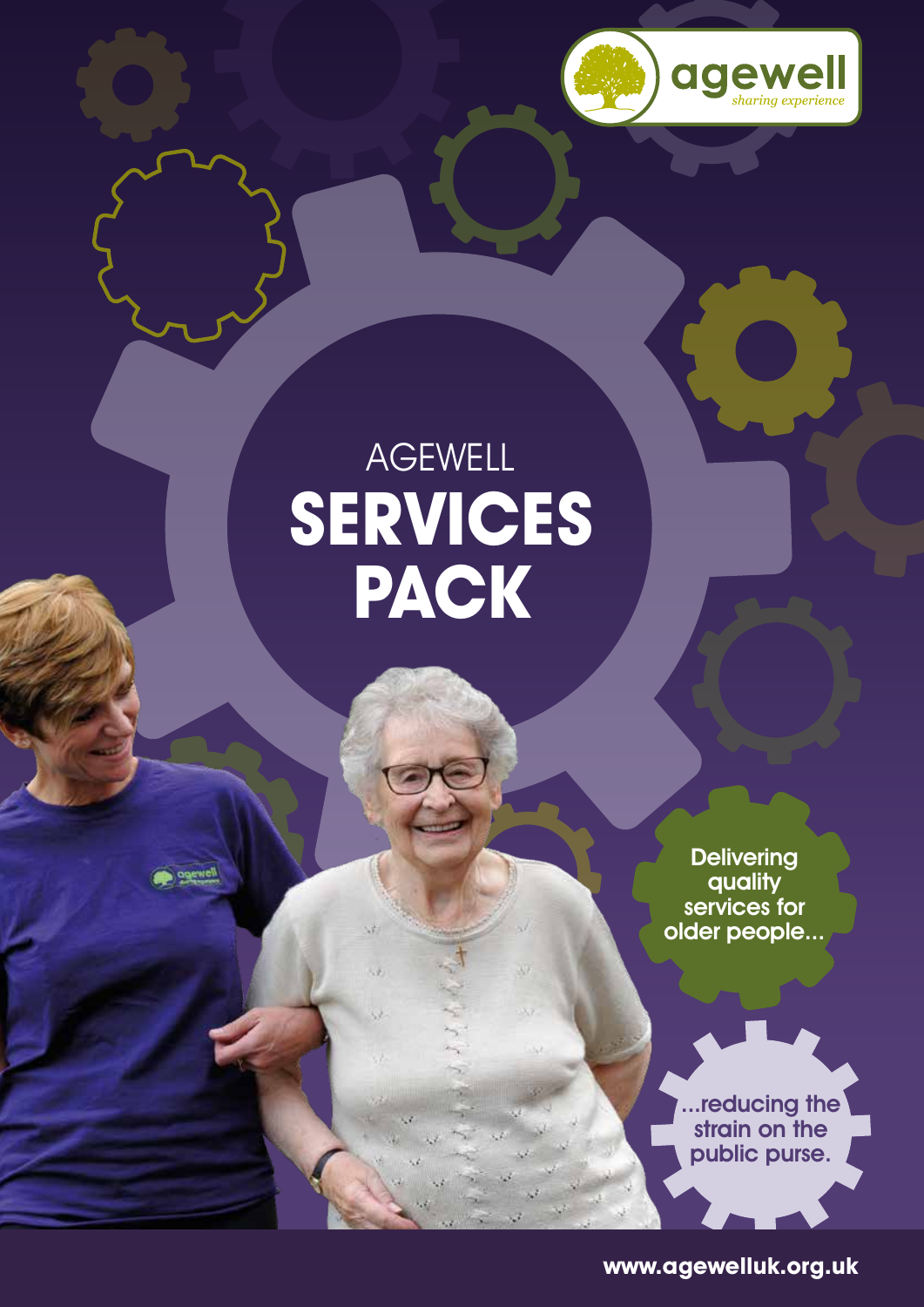# EXPERTS THROUGH **EXPERIENCE**

#### West Midlands – based Agewell is an established social enterprise whose mission is to help older people to 'age well.'

Since 1998, we have been delivering services which enable them to live happier, healthier lives, retaining their independence for as long as possible. Good news for the older people themselves and good news for the health and social care sector, as the knock-on effect is to reduce pressure on their services and budgets.



We offer excellent value for money for organisations wishing to commission our services. An independent study of three of our core services in 2013/14

revealed that we provided added social value of more than £1 million. Estimated savings to the public sector were in excess of £825,000 and overall the Social Return on Investment (SROI) was a remarkable £44 for every £1 spent with us.

We adopt an integrated approach, bringing health, social care and the third sector together to achieve the best outcome for all concerned.

#### **How can we help you reach your objectives?**

Talk to us if you have a budget to provide services for older people. Whatever your focus – preventing falls, tackling social isolation, reducing hospital readmissions – we can help.

Our clients include CCGs, Hospital Trusts, Local Authorities, Charities and other Community Interest Companies, as well as Private Sector Businesses.

We have a wealth of experience and expertise which we are ready to build on and roll out anywhere in the country.

Included in this pack are some sample packages and prices. We can also quote for bespoke packages, putting together specific services to meet your requirements and budget.

If you'd like to know more, please get in touch to arrange a meeting. We look forward to hearing from you.

#### **Deb Harrold Chief Executive**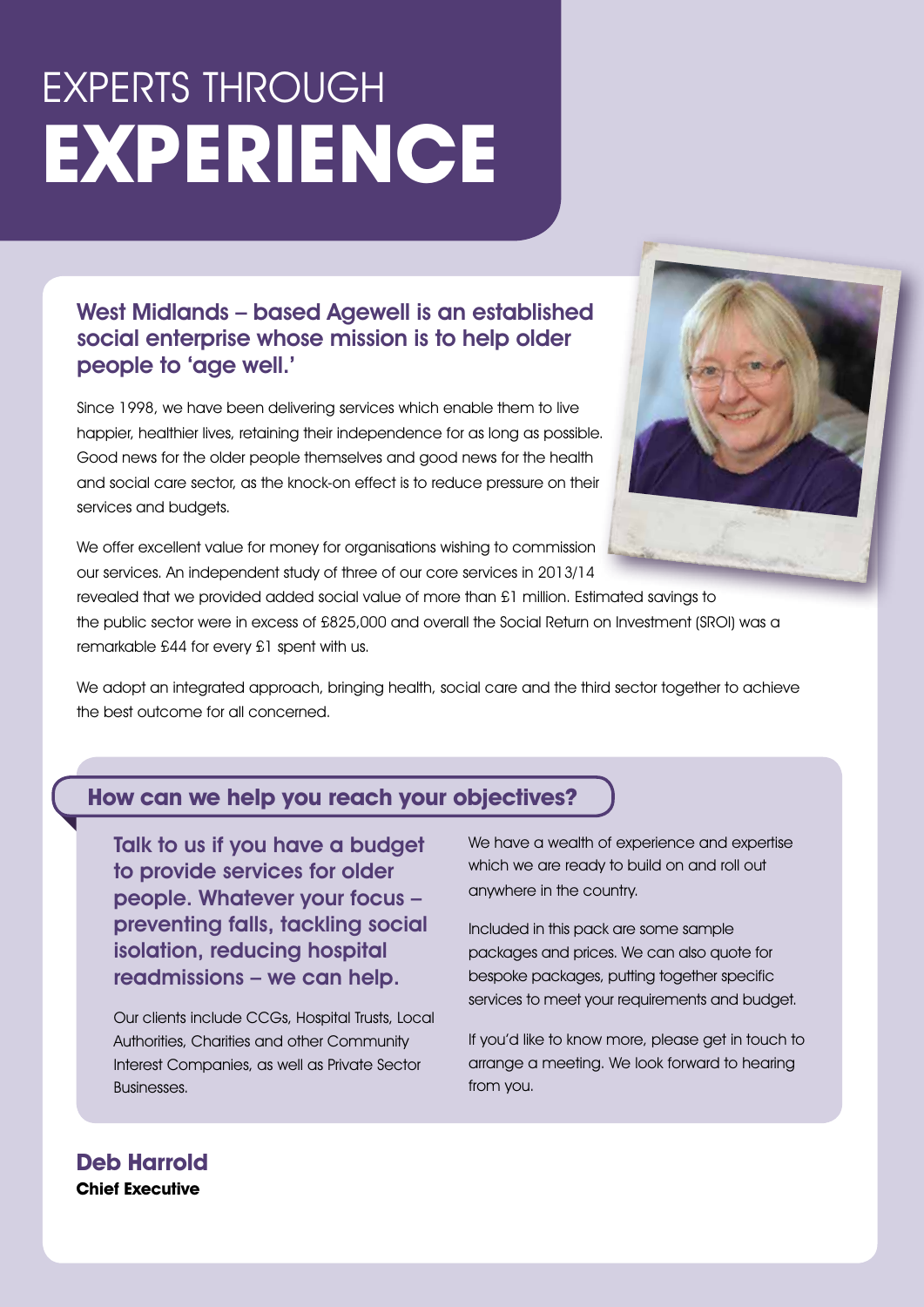#### AGEWELL MAKES THE CONNECTIONS...



### ...AND MEETS THE OBJECTIVES OF ALL ORGANISATIONS WORKING WITH OLDER PEOPLE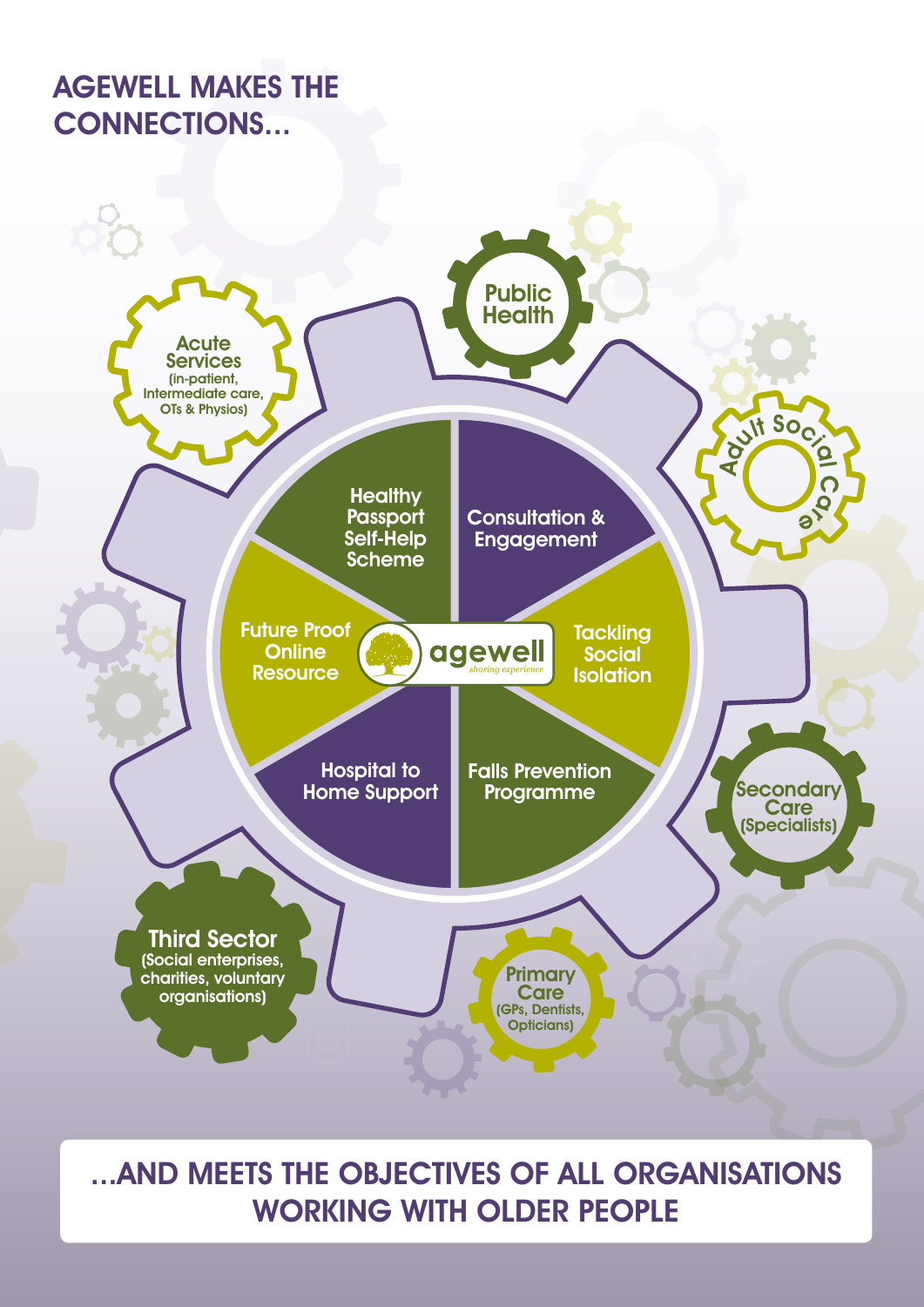#### OUR OBJECTIVES WHEN WORKING WITH OLDER PEOPLE ARE

- Demand on GP, A & E and ambulance services
- Avoidable emergency hospital admissions
- Delayed transfer of care from hospital
- Readmissions to hospital
- Permanent admissions to residential care/ nursing homes
- Social isolation, emotional distress, depression, anxiety and cognitive decline
- **Injuries due to falls**
- Number of medications
- Inequality in life expectancy

#### **TO REDUCE: AND TO INCREASE:**

- Quality of life for the older person
- **A** Physical and emotional health and wellbeing
- A Ability to self-care, manage long term conditions and live independently for as long as possible
- **A** Opportunities to make their voice heard
- **A** Uptake of vaccinations and health screening programmes
- Reablement by delivering support to live at home
- Signposting, partnership working and co-production

#### **www.agewelluk.org.uk**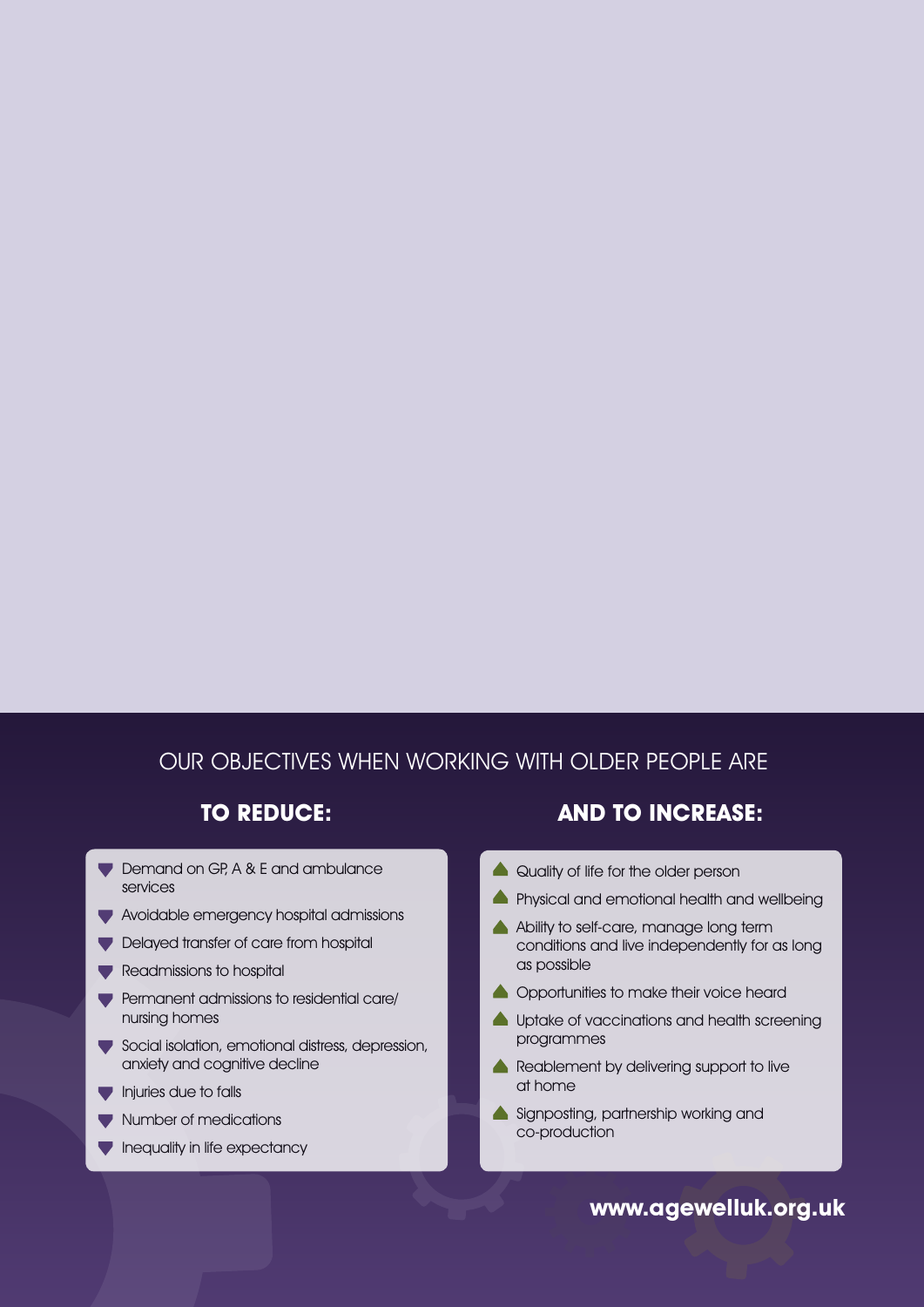

### 2015/16 FACTS & **FIGURES**



**functional membership**<br> **this year by increased 2,389 AGEWELL**

#### **Across all our contracts:**



**folder people**<br> **folder people**<br> **following**<br> **following**<br> **following**<br> **following**<br> **following**<br> **following**<br> **following**<br> **following**<br> **following** received a telephone befriending call each week

**on last year 2,446 Our volunteers contributed HOURS IN TOTAL 90%**

**OVER Agewell members are 200 from ethnic minority communities**



**signed up for an Agewell Healthy Passport OLDER PEOPLE 111**